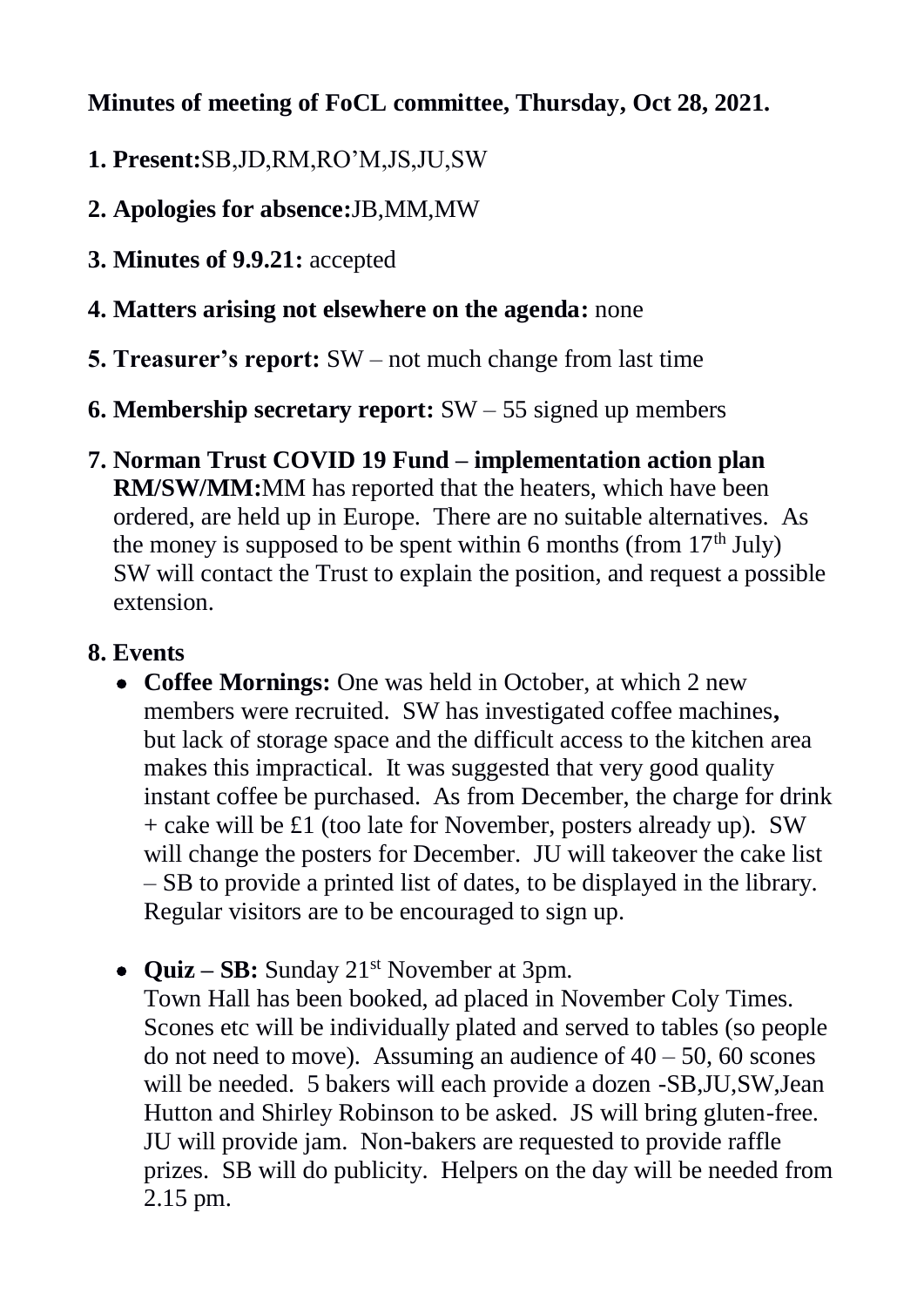• **Pets event** – **JS:** As the vets are still waiting to move into Town Mill, they cannot fix a date, and suggest trying again at the end of November.

#### **9. Simon Armitage invitation – 26.03.22 – JD and subgroup:**

 Following the great news that Colyton's application had been successful, a planning group (SB,JD,JS and Victoria Lowe ) met and brainstormed a "to do" list, which RO'M has seen. Help will be needed all day, for the 2pm start. As the event must take place in the library, both Town Hall and church have been booked, with a view to "streaming". IT provision in the church is superior. Simon Ford will be involved in the requisite technology, further details of which will soon be received from Caroline (Simon A's manager).

 On the day, as an introduction 1 or 2 local poets chosen by SA will each have 10 minutes, and presentation of winning poems from schools will take 25 minutes. To celebrate the new heating system, SA will donate a bottle of Poet Laureate sherry (he doesn't cut ribbons) which we may

decide to use as a fund raiser at a later date.

 SB and JS are preparing to contact 3 local secondary schools – Axe Valley, Colyton Grammar and Woodroffe, inviting them to hold a poetry competition and choose 10. Theme enviroment .Also an art work for backdrop for the filming in the library.From these, a local poet will choose a winning entry, the other 9 being displayed in the Town Hall. It is hoped that the primary school can be involved in some way, as they cannot enter the competition, SA not being the Children's Poet Laureate.

 As there will only be room for about 20 in the library, possibly a few FoCL could be invited to attend by ballot. There wil be a Q and A session, for which Q's need to be prepared.

 Faber and Faber (publishers) will donate a copy of SA's anthology "Magnetic Fields" to the library, to be sent to RO'M, who suggested we purchase a second copy, ask SA to sign it and offer it as a prize. Tim White will take photos of the library (requested in advance).

Steven Hooper will paint the end wall outside the library door.

 The window cleaner will be booked nearer the date. The kitchen area is to be decluttered by the Seaton team (see item 10). For the event , as much furniture as possible is to be moved out.

 The original invitation will be printed in the January 2022 Coly Times plus some publicity. JS queried how to access home-educated children -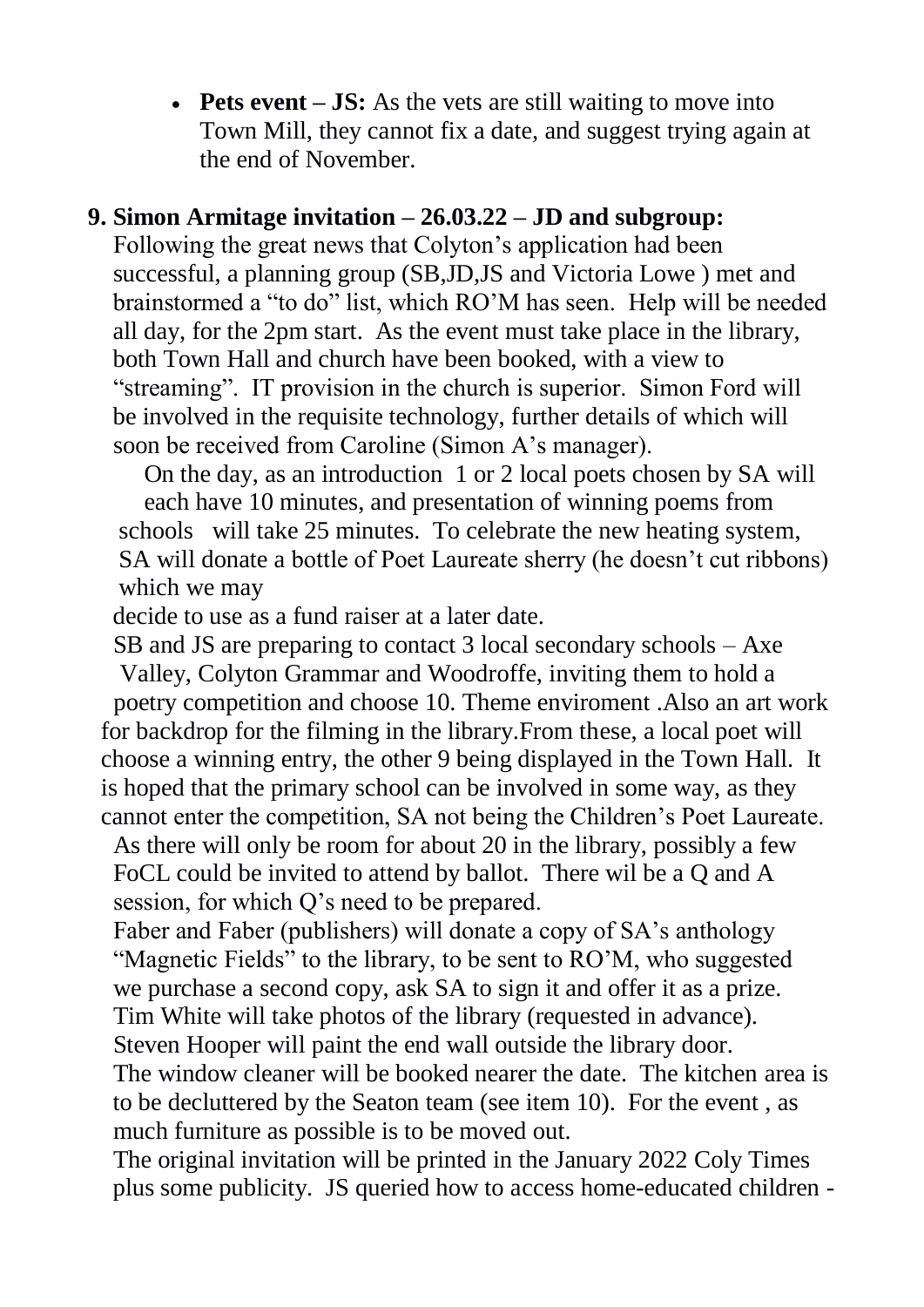RO'M said Di knows who they are. Planning group to meet again on Nov  $11<sup>th</sup>$ .

### **10. Librarian and LU report - RO'M:**

 Di has been successful in her application for extended hours, and will now be the sole Colyton librarian.

Seaton library will be closed for 2 weeks from Mon  $1<sup>st</sup>$  Nov, and the team will sort out Colyton's kitchen area.

 The Summer Reading Challenge had 33 starters and 29 finishers. One finisher won a good prize in the Devon-wide draw.

Groups using the library - numbers attending need to be recorded.

The Home Library Service needs a volunteer for Colyton.

### **11. Volunteer matters – SB:**

All V's have been e-mailed, and 12 will be trained, 4 at a time, starting next Tuesday. Library Extra will start on December 7<sup>th</sup>.

- **12. Governance matters JD** pending
	- **Constitution**
	- **Safe guarding policy**
	- **Child protetion policy**

#### **13. Building matters – window – MM**

replacement has been ordered.

#### **14. Tourist Information:**

A plastic holder for Colyton leaflets has been fitted outside the door

#### **15. Coly Times - JM:**

As JM is taking sabbatical leave for 5 months, co-editor Kaz is happy to help, if we send her stuff. For December,RO'M will send her a page including requesting volunteers for the home library service. Deadline 17<sup>th</sup> November.

### **16. Website updating – JM:**

MW to report next time

**17. AoB:** SB – problems proving identity when collecting key from Premier. RO'M will produce laminated committee member labels.